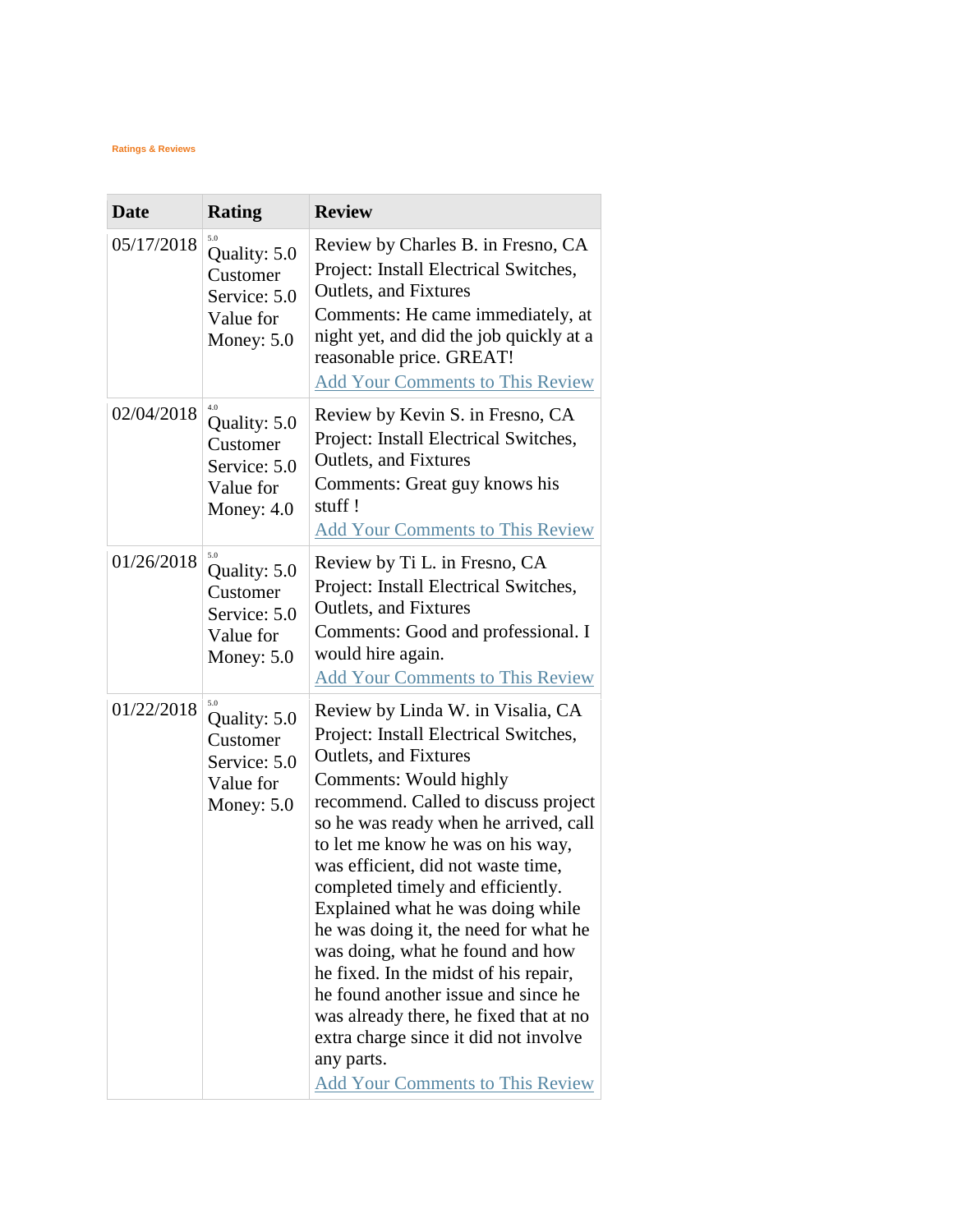| <b>Date</b> | <b>Rating</b>                                                                | <b>Review</b>                                                                                                                                                                                                                                           |
|-------------|------------------------------------------------------------------------------|---------------------------------------------------------------------------------------------------------------------------------------------------------------------------------------------------------------------------------------------------------|
| 01/12/2018  | Quality: 5.0<br>Customer<br>Service: 5.0<br>Value for<br>Money: $5.0$        | Review by Mike B. in Fresno, CA<br>Project: Install Electrical Switches,<br><b>Outlets, and Fixtures</b><br>Comments: Very professional.<br><b>Add Your Comments to This Review</b>                                                                     |
| 01/12/2018  | 5.0<br>Quality: 5.0<br>Customer<br>Service: 5.0<br>Value for<br>Money: $5.0$ | Review by Gerald S. in Fresno, CA<br>Project: Install Electrical Switches,<br>Outlets, and Fixtures<br><b>Comments: Very Professional went</b><br>out of there way to give great service<br>and quality work<br><b>Add Your Comments to This Review</b> |
| 01/08/2018  | 5.0<br>Quality: 5.0<br>Customer<br>Service: 5.0<br>Value for<br>Money: $4.0$ | Review by Cynthia C. in Hanford,<br>CA<br>Project: Install Electrical Switches,<br><b>Outlets, and Fixtures</b><br>Comments: Personable. did the job<br>professionally and quickly ! Would<br>hire again.                                               |
| 12/31/2017  | 5.0<br>Quality: 5.0<br>Customer<br>Service: 5.0<br>Value for<br>Money: $5.0$ | Review by Jr G. in fresno, CA<br>Project: Install a Bath Exhaust Fan<br>Comments: My experience working<br>with Kyle was great. I highly<br>recommend him. Thanks Kyle!<br><b>Add Your Comments to This Review</b>                                      |
| 12/30/2017  | 5.0<br>Quality: 5.0<br>Customer<br>Service: 5.0<br>Value for<br>Money: $5.0$ | Review by Edna L. in Stratford, CA<br>Project: Upgrade an Electrical Panel<br>or Wiring<br>Comments: He listens to what you<br>want and he makes it happen greatly<br>appreciated thanks<br><b>Add Your Comments to This Review</b>                     |
| 12/29/2017  | 5.0<br>Quality: 5.0<br>Customer<br>Service: 5.0<br>Value for                 | Review by Latisha B. in Frensco, CA<br>Project: Install Electrical Switches,<br>Outlets, and Fixtures<br>Comments: Very polite, on time, low<br>cost and finished in a timely manner.                                                                   |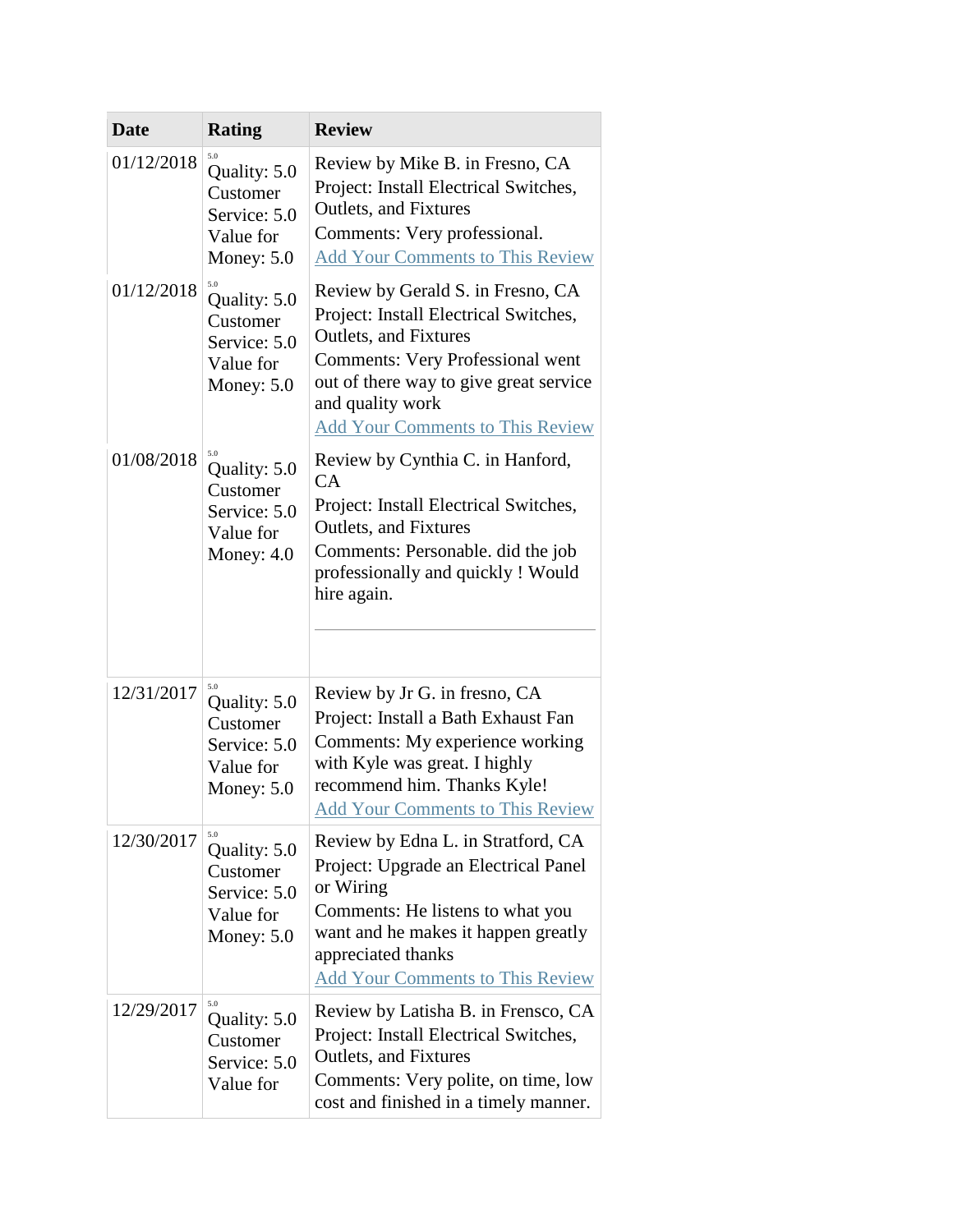| <b>Date</b> | <b>Rating</b>                                                                | <b>Review</b>                                                                                                                                                                                                                                                                                                                                                                      |
|-------------|------------------------------------------------------------------------------|------------------------------------------------------------------------------------------------------------------------------------------------------------------------------------------------------------------------------------------------------------------------------------------------------------------------------------------------------------------------------------|
|             | Money: $5.0$                                                                 | I Would recommend to my friends.<br><b>Add Your Comments to This Review</b>                                                                                                                                                                                                                                                                                                        |
| 12/28/2017  | 5.0<br>Quality: 5.0<br>Customer<br>Service: 5.0<br>Value for<br>Money: $5.0$ | Review by Paige H. in Fresno, CA<br>Project: Install Electrical Switches,<br>Outlets, and Fixtures<br>Comments:<br><b>Add Your Comments to This Review</b>                                                                                                                                                                                                                         |
| 12/27/2017  | 5.0<br>Quality: 5.0<br>Customer<br>Service: 5.0<br>Value for<br>Money: $5.0$ | Review by Tamara N. in Fresno, CA<br>Project: Install Electrical Switches,<br><b>Outlets, and Fixtures</b><br>Comments: The owner, Kyle, was<br>very professional and personable. He<br>even called when he realized that he<br>was a little behind schedule. That<br>made a world of difference for me.<br><b>Add Your Comments to This Review</b>                                |
| 12/18/2017  | Quality: 5.0<br>Customer<br>Service: 5.0<br>Value for<br>Money: $5.0$        | Review by Tracy F. in Visalia, CA<br>Project: Install or Replace a<br>Thermostat<br>Comments: Installed a WiFi<br>thermostat on the same day I called.<br>Great customer service, knocked it<br>out in about an hour. Works great<br><b>Add Your Comments to This Review</b>                                                                                                       |
| 12/11/2017  | Quality: 4.0<br>Customer<br>Service: 5.0<br>Value for<br>Money: $4.0$        | Review by Rory L. in Fresno, CA<br>Project: Install Electrical Switches,<br>Outlets, and Fixtures<br>Comments: Very respectful,<br>efficient, promt<br><b>Add Your Comments to This Review</b>                                                                                                                                                                                     |
| 12/08/2017  | 5.0<br>Quality: 5.0<br>Customer<br>Service: 5.0<br>Value for<br>Money: $5.0$ | Review by Jim L. in Visalia, CA<br>Project: Install Electrical for a Home<br><b>Addition or Remodel</b><br>Comments: Very down to earth and<br>straight up. I was impressed with his<br>honesty and explain the job he was<br>going to do. took pictures and shared<br>them with me of some of the trouble<br>spots. Seemed to care more for<br>customer satisfaction.than cost of |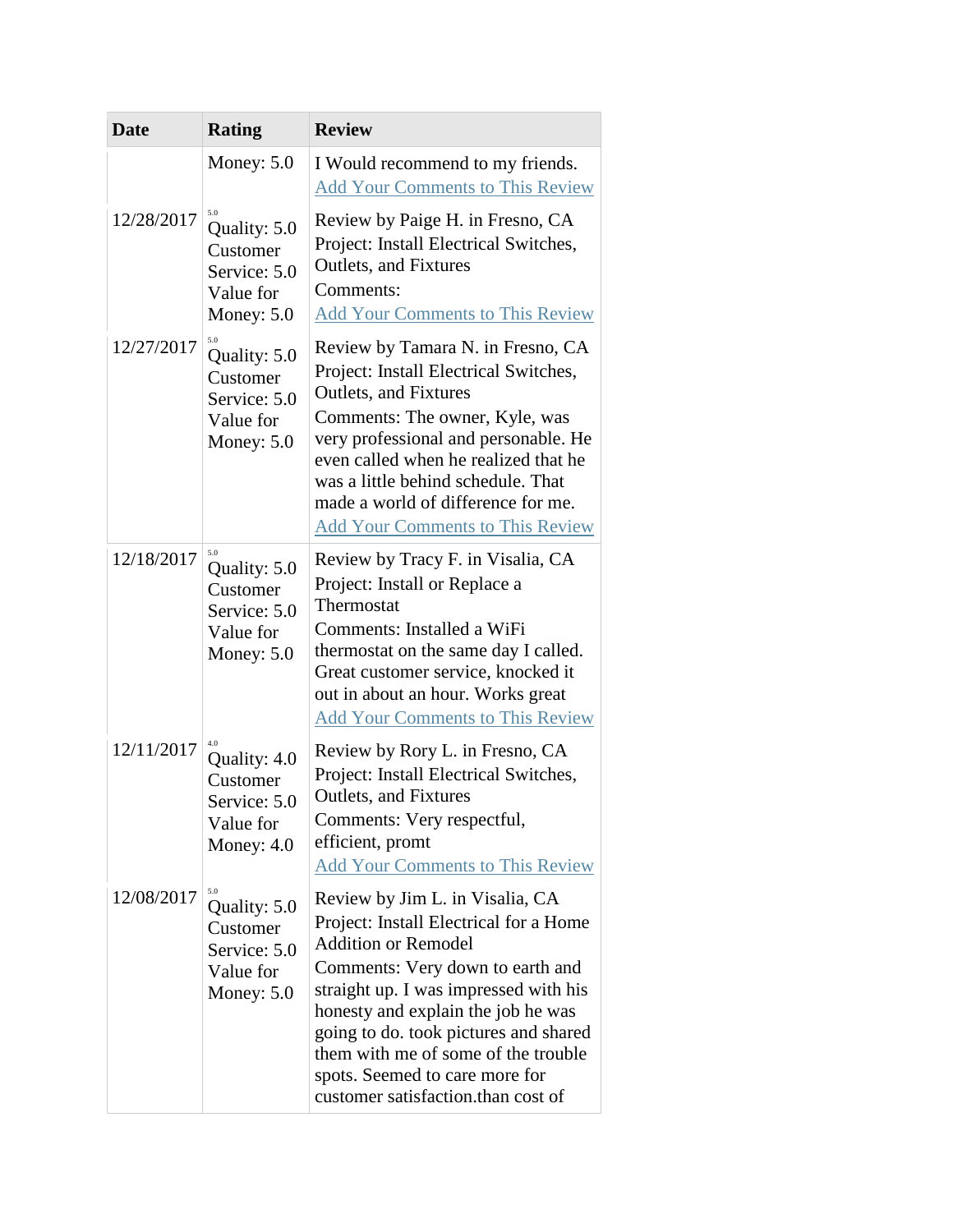| <b>Date</b> | <b>Rating</b>                                                                | <b>Review</b>                                                                                                                                                                                                                                                                                                                                                                                                                                                                                                                                                                                                                                                                                                                                                                     |
|-------------|------------------------------------------------------------------------------|-----------------------------------------------------------------------------------------------------------------------------------------------------------------------------------------------------------------------------------------------------------------------------------------------------------------------------------------------------------------------------------------------------------------------------------------------------------------------------------------------------------------------------------------------------------------------------------------------------------------------------------------------------------------------------------------------------------------------------------------------------------------------------------|
|             |                                                                              | job. I would recommend this<br>business to anybody.<br><b>Add Your Comments to This Review</b>                                                                                                                                                                                                                                                                                                                                                                                                                                                                                                                                                                                                                                                                                    |
| 12/07/2017  | 5.0<br>Quality: 5.0<br>Customer<br>Service: 5.0<br>Value for<br>Money: $5.0$ | Review by Matthew O. in<br>Bakersfield, CA<br>Project: Install Electrical for a Home<br><b>Addition or Remodel</b><br>Comments: I had the pleasure of<br>speaking to Kyle on the phone and<br>was Impressed with not only his<br>professionalism but with his down to<br>earth charm. They drove quite aways<br>as I am located in Bakersfield, CA.<br>He replaced my electrical panel box<br>and upgraded all my breakers. Not<br>only did he do a great job at a great<br>price, but. 3 weeks later when I had<br>what I thought was a issue with the<br>panel, he returned promptly and at no<br>charge addressed the issue. I highly<br>recommend him and if he is<br>available will use him again if<br>needed. Matthew O'Donohue<br><b>Add Your Comments to This Review</b> |
| 12/07/2017  | 5.0<br>Quality: 5.0<br>Customer<br>Service: 5.0<br>Value for<br>Money: $5.0$ | Review by Sandi J. in Fresno, CA<br>Project: Install Electrical Switches,<br><b>Outlets, and Fixtures</b><br>Comments: Kyle was very friendly,<br>always on time and quick to call if he<br>wasn't going to be. He gave us great<br>pointers on how and where to put our<br>lighting (thank goodness) and did a<br>great job putting them in. He will<br>definitely be the first person I call<br>when I need more electrical work<br>done<br><b>Add Your Comments to This Review</b>                                                                                                                                                                                                                                                                                             |
| 12/05/2017  | 5.0<br>Quality: 5.0<br>Customer<br>Service: 5.0<br>Value for                 | Review by Thea F. in Tulare, CA<br>Project: Install Electrical Switches,<br>Outlets, and Fixtures<br>Comments: Great guy<br><b>Add Your Comments to This Review</b>                                                                                                                                                                                                                                                                                                                                                                                                                                                                                                                                                                                                               |